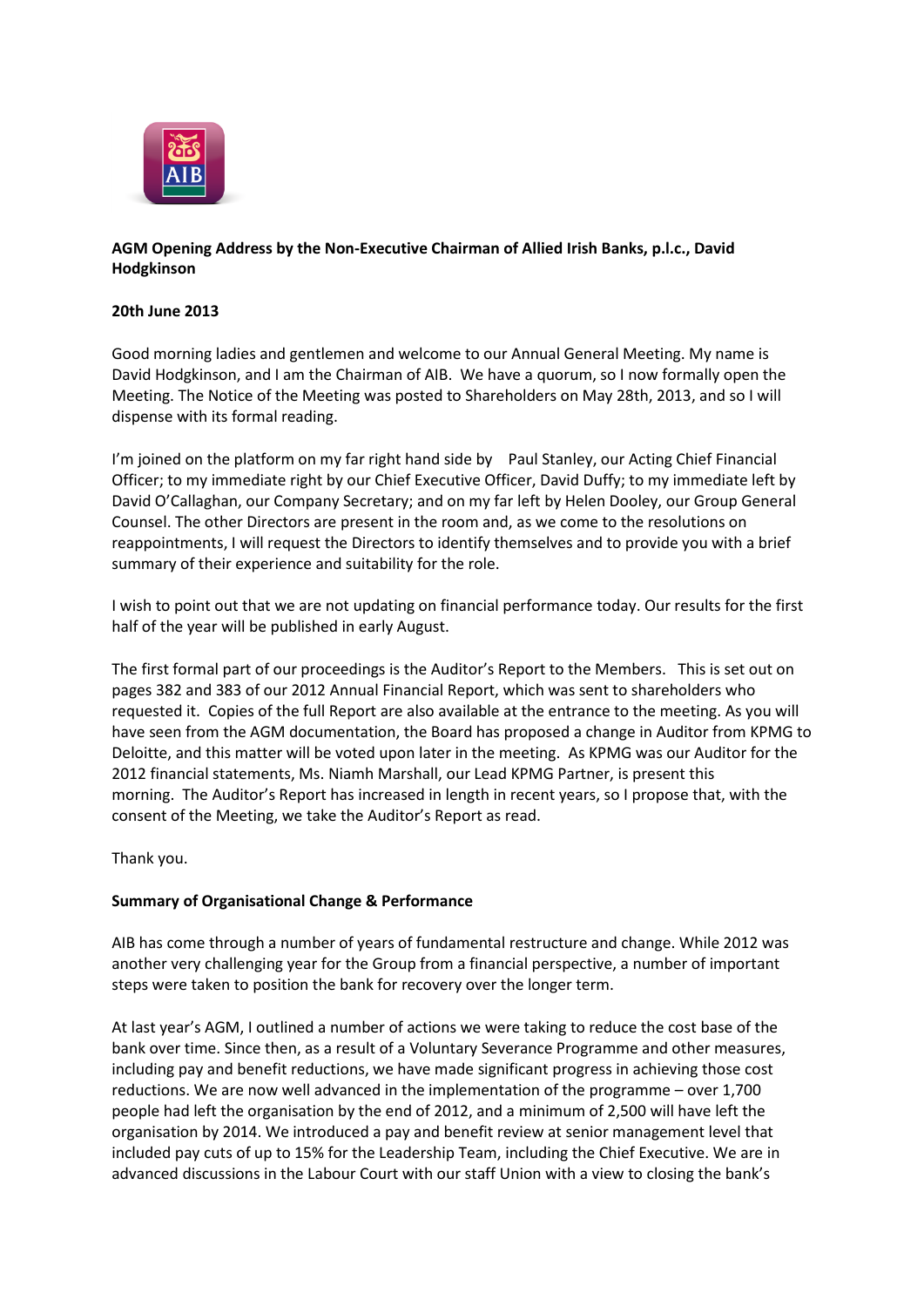defined benefit pension scheme to future accrual as well as changes to other staff pay and conditions.

These and other measures are aimed at reducing AIB's overall cost base by c. €350m by 2014.

We continued to make progress on restructuring our balance sheet and in improving our operating performance, and we:

- undertook a number of structural initiatives that will further reduce the bank's cost base over time,

- improved our funding costs, and
- moved to increase margins on income earning assets.

A focus on customer service is central to our revised strategy and we continue to enhance our distribution capability through increased online services, mobile banks and self-service lobbies and other investments in technology to increase efficiency and reduce costs over time. With over 800,000 AIB customers now using on-line banking, the bank is accelerating investment in our digital capability, allowing a higher level of self-service and automation of transactions at any time.

Through our expanded agreement with An Post, we are providing additional banking services to our customers in locations where branches have closed. The provision of mobile banks in rural regions has also brought the service to areas of the country where AIB previously did not have a presence.

Against a challenging economic backdrop, we have made significant progress in increasing our market share in key product areas.

The sale of non-core loans progressed to the point where, at the end of March 2013, we were 95% complete on the target set for us by the Central Bank of Ireland. We also successfully returned to the bond markets in late 2012 and early 2013.

We significantly reduced our operating loss during 2012, on a pre-exceptional basis, which included a 70% reduction in bad debt provisions year on year. However, notwithstanding the improvements in performance compared with 2011, AIB continued to be a loss-making organisation.

The scale of the challenge ahead remains significant. However, building on the progress made to date, we still aim to generate a pre-provision operating profit in 2013, and return to post provision profitability during 2014. And based on AIB's core tier 1 capital position of 15% at the end of March 2013, the bank is more than adequately capitalised at this time.

### **Customers in Difficulty:**

Conscious of the importance of dealing appropriately with customers in financial difficulty, we significantly expanded our capacity to effectively manage this process during 2012. We now have the resources, people, products and infrastructure in place to deliver on our commitments to assist customers to restructure their debts. We have developed and trialled different long-term sustainable solutions for restructuring customers' debts, which are now being offered as part of a standard business approach. We continue to request that mortgage or business customers who are experiencing financial difficulty contact the bank at the earliest opportunity to consider the most appropriate options and solutions.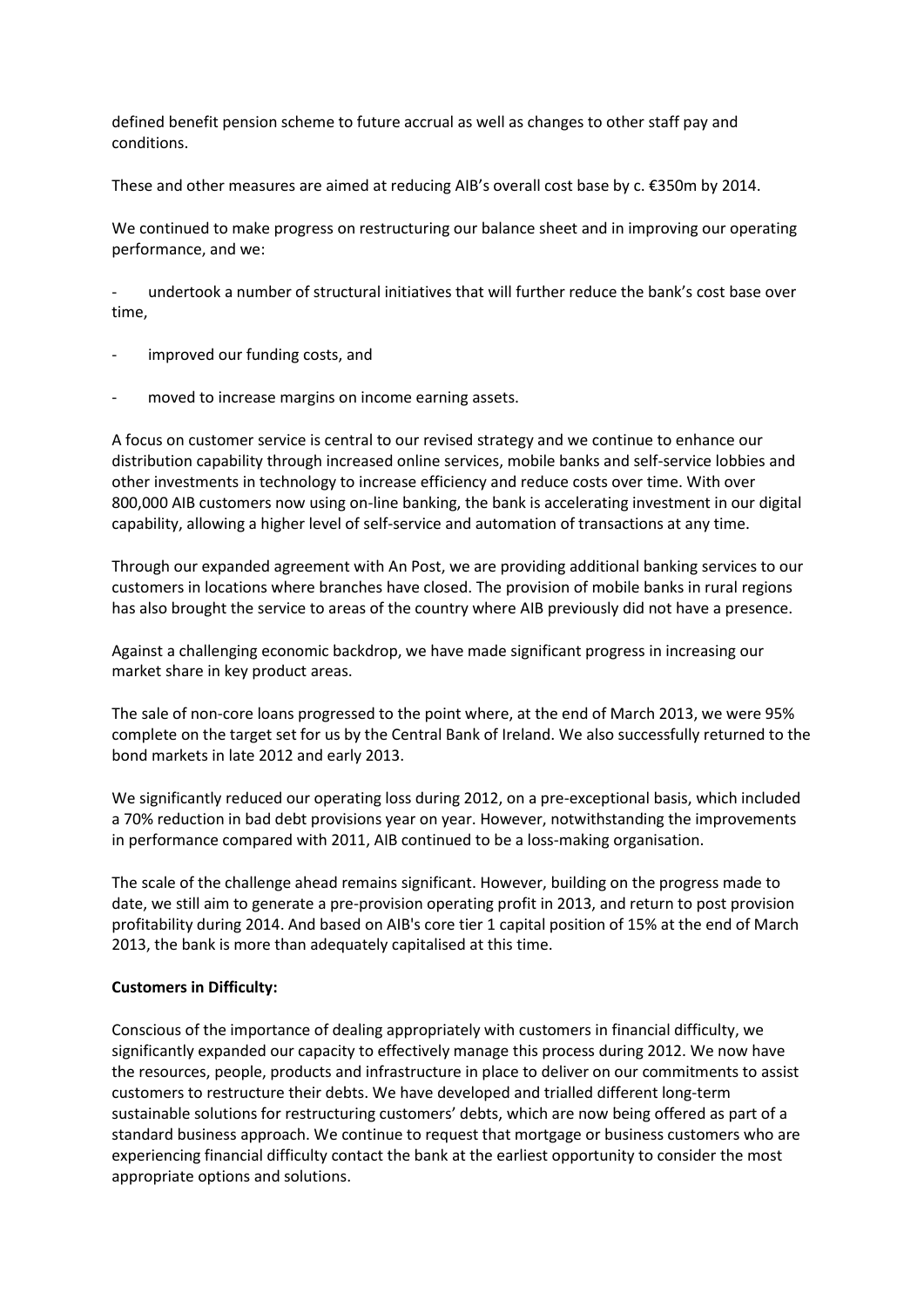The Bank is committed to working with our customers where there is open, honest and collaborative engagement although we appreciate that this is often a difficult process for both parties. Our strategy is to keep people in their homes, wherever possible, where mortgage payments are being prioritised and customers are co-operating with the bank to reach a solution. To add context to the overall arrears situation, over 80% of AIB mortgages on principle dwelling homes, and approximately 65% of our buy to let mortgages, continued to perform at year end 2012.

We intend to meet and, where possible, exceed the recently announced Central Bank of Ireland targets for sustainable mortgage solutions as part of our ongoing efforts to deal effectively and quickly with these customers.

Restructuring of the debt of our SME customers in financial difficulty is also progressing well. Our priority in this instance is to support viable businesses and to protect jobs. AIB has committed c.1,000 staff to assisting SME customers in financial difficulty. For business borrowers, there is often complexity in the nature of their debt overhang which is frequently property-related. However, we are now in a much better position to negotiate and agree mutually acceptable solutions.

We fully accept that the manner in which AIB treats its customers throughout this difficult period will have a defining impact on our recovery over time

### **Lending to SMEs and Mortgages:**

As part of its role in supporting economic activity AIB exceeded its 2012 targets for SME and mortgage lending.

We will continue to ensure, as part of our overall strategic goals, that we support economic recovery in Ireland through our lending to personal, business and corporate customers. The mortgage market in Ireland remains one of the cornerstones of AIB's strategy and business and, during 2012, we surpassed our lending target of €1 billion by approving €1.5 billion in mortgages. We approved c.70% of mortgage applications received from customers in 2012. We estimate that our share of the mortgage market in Ireland was c.46% during the year, and we continue to prioritise mortgage lending as a key component of the Bank's strategy for 2013. Our staff are actively engaged in providing advice and information to first-time buyers through nationwide seminars, attended in large numbers.

We fully understand that the provision of appropriate banking and credit support to the SME sector is crucial to the recovery of our economy and the future of that sector. Embracing the need to support jobs and enterprise, AIB approved €4.8 billion in credit to 31,500 SMEs in 2012 and continue to encourage customers to discuss their needs with us. We have revised our lending standards to improve and expedite access to credit and to reduce the complexity involved for viable businesses. The bank now focuses on cash-flow based lending rather than property and security-based lending but we believe that this is a prudent change as part of a long term sustainable lending strategy. To demonstrate our commitment to making access to credit more straight forward for viable businesses, we introduced at the end of 2012 an initiative aimed at facilitating approval, within 48 hours, of SME loans up to €25,000 for existing customers at their branch level.

We also have a large number of other initiatives ongoing to promote SME credit availability, including the establishment of several credit funds, the publication of industry specific research reports and seminars and coaching programmes for business customers across the country.